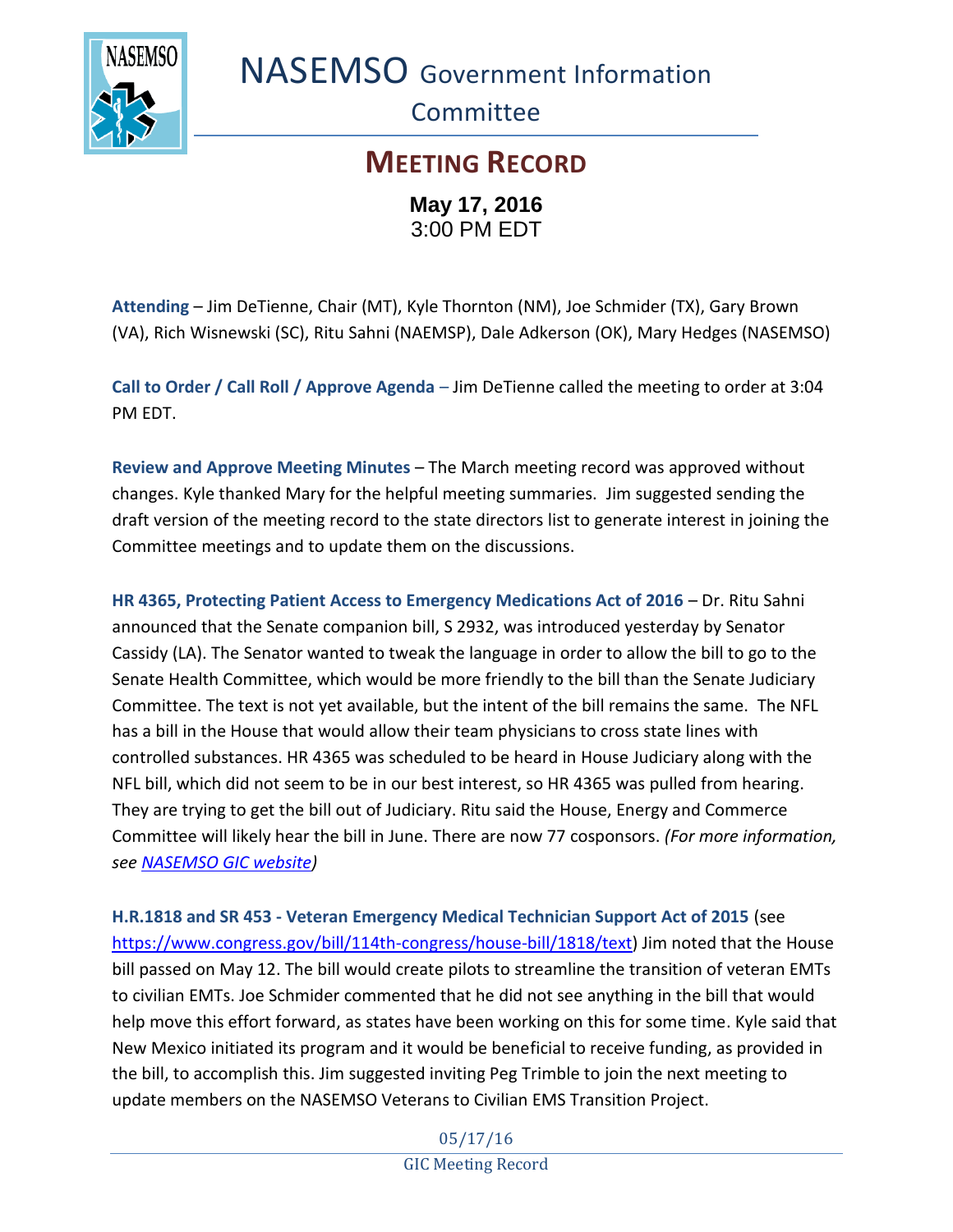NASEMSO Government Information



## **Committee**

## **MEETING RECORD**

**FAA Reauthorization – Jim said that Montana is one of the states struggling with the exorbitant** amounts that some air ambulances are billing patients after their insurance has paid the bill. Senator Tester (D-MT) and Senator Hoeven (R-ND) testified in support of an amendment to the FAA Reauthorization bill to address the problem, but were unsuccessful.

Joe said they are considering (preliminary discussion stage) of no longer licensing air ambulances in Texas and having the billing complaints forwarded to the FAA and the medical complaints to the State Medical Board. He said that air medical transports make up less than 1% of call volume in Texas but disproportionately consume his time. Kyle pointed out concern with losing oversight of the EMS providers who work air ambulances. Jim said that a lack of transparency contributes to the problem with insurance companies not paying enough and air ambulance shopping by hospitals.

**NASEMSO Signs onto DSRC Coalition Letter to President** to preserve life-saving Dedicated Short Range Communication (DSRC) technology and ensure the protection of the existing Fixed Satellite Service operations in the 5.9 GHz band. Jim said that Kevin McGinnis was responsible for obtaining the support of other EMS organizations to sign on to the letter requesting the President's support. Mary added that the intent is to ensure that the spectrum used by new smart car technology, which holds a very promising future for saving lives, is not overtaken by those wanting it for Wi-Fi use. For more info, see [NASEMSO website](https://www.nasemso.org/Projects/Legislative-Regulatory-Issues.asp) and *<http://www.itsa.org/advocacy/safety-and-connected-vehicles->*

**State Legislation Update** (REPLICA and more) – Jim said there are now seven states that have enacted the REPLICA language into law. The NREMT is financing a position with ASMI for hiring someone to serve as a REPLICA champion. This person would help other states who are considering passing REPLICA and would help to set up the REPLICA commission. Donnie Woodyard was hired by the NREMT to fill its new REPLICA position. The states that have passed it include CO, TX, VA, ID, UT, TN, KS. Kyle said it will hopefully be included in the NM Governor's initiative for next year. Dale Adkerson said he is hopeful that Oklahoma can get a bill enacted next year.

Jim mentioned the Save the Rural Hospitals Act (H.R. 3225) which was discussed at the last meeting. Rich Wisnewski added that there have been a few additional sponsors added to the bill, but he understands that those following it in rural health do not think it is going anywhere.